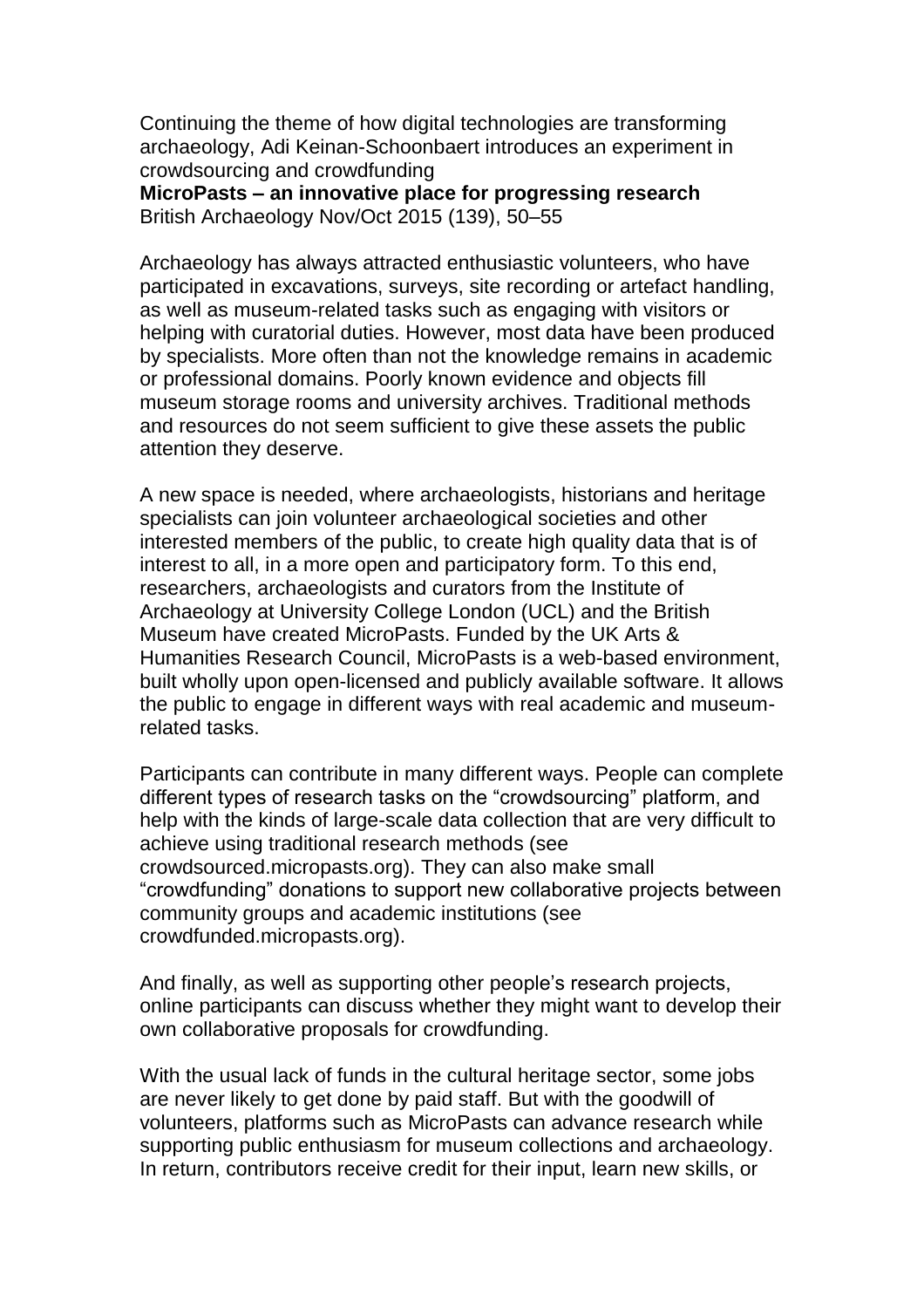simply enjoy spending time doing something meaningful. So what types of tasks can you contribute to?

## *Take a record*

MicroPasts' main crowdsourcing applications focus on British bronze age metal finds (c 2500–800bc). These outstanding prehistoric objects offer relatively accurate dating evidence, and are crucial for reconstructing bronze age social, economic, technological, political and ritual life. Tasks include document transcription, geolocation of findspots, and masking object photos for 3d modelling.

The first crowdsourcing task combines transcription and geolocation. While a substantial part of bronze age metalwork found in England and Wales since 2003 has been recorded by the Portable Antiquities Scheme (pas), large numbers of finds were made before this. Around 30,000 painstakingly compiled and illustrated index cards, known as the National Bronze Implements Index, record metalwork discovered in the 19th and 20th centuries. This archive was first developed in 1914. It moved to the British Museum in 1966, where it is housed to this day. The cards include information such as the objects' type (spearhead, axe, sword etc), findspot, measurements, condition and sometimes details of the discovery context, with – often beautiful – drawings.

MicroPasts users are asked to transcribe this information and, where possible, georeference discovery locations by dragging and dropping a marker on an OpenLayers dynamic map. Such digitisation tasks are better done by people than machines, as the variable handwriting and placement of written text on cards can prove too challenging for computer-led transcription. When combined with the pas database, this digitised catalogue will become one of the world's most comprehensive georeferenced datasets of archaeological metal finds.

The second application is aimed at the construction of 3d models, where crowdsourcing can help with an important step in the process – the masking of digital photographs. The technique is called structure from motion (SfM): 3d shapes are estimated via calculations based on the perceived motion of a camera around its subject. Software assesses areas of overlap between digital images of a desired object or landscape feature taken from different angles. Importantly, and unlike other 3d methods such as laser scanning, users do not need to be specialists to apply such SfM methods (see features Sep/Oct 2014/138). These require only a set of digital photos taken with a consumer camera in ordinary lighting conditions, while following simple guidelines relating to camera use and required number of overlapping shots.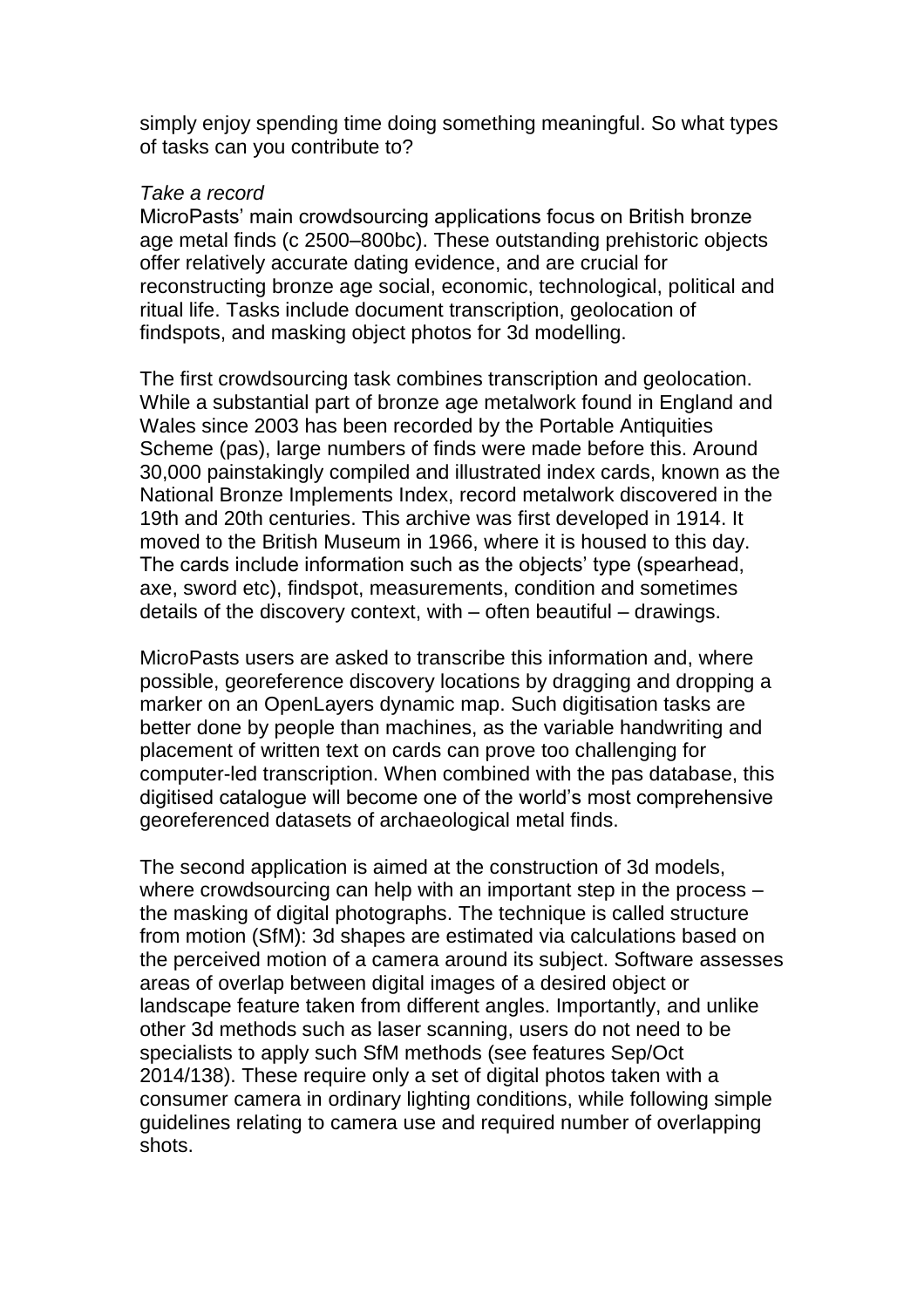Before being processed into a 3d model via software such as the open source VisualSfM or the commercial software PhotoScan, it is often very useful (especially for archaeological artefact models) for photos to be "masked". The crowdsourcing task of photo-masking presents MicroPasts contributors with photos of objects, and asks them to draw polygons, carefully defining their outlines. Marking where an object ends and the background begins substantially reduces the amount of model cleanup after all masked photos are loaded to the 3d software. The resulting models have an immense value not only for re-use in multimedia applications, but for research as well. For example, 3d technology can help explore issues of similarity and difference between objects of the same type such as bronze age axes, which in turn produce finer-scale dating, for example, or more sophisticated distinctions about artefact manufacturers.

Another MicroPasts crowdsourcing application adds textual information to university and museum photographic archives. This will enhance search possibilities. For example, the Horsfield archive, in UCL's Special Collections facility, includes travel and excavation photos from the 1920s and 30s, taken in Middle Eastern countries such as Jordan, Palestine, Israel and Syria. Volunteers are helping to annotate and tag these photos with keywords, transcribe labels and georeference the subjects to a map.

## *Funding research*

MicroPasts plans to offer further types of crowdsourcing tasks in future. For example, one planned application would have an image upload interface, where people could provide their own photos of registered archaeological sites and monuments or objects in their possession, for these to be photo-masked and then 3d-modelled.

The second major part of the MicroPasts platform is dedicated to crowdfunding – the collection of small donations from keen individuals to help launch research projects. Similar to the crowdsourcing idea, this area of MicroPasts also aims to help archaeology, history and cultural heritage. All crowdfunding appeals available on MicroPasts reflect joint initiatives between traditional academic institutions, volunteer societies and other community organisations.

Unlike the well-established DigVentures, which uses crowdfunding for new excavations (two so far, at Flag Fen and Leiston Abbey in East Anglia), MicroPasts prioritises data collection and processing, such as digitisation of documents or excavation and survey data, finds analysis, scientific sampling or laboratory work. In order to set up a crowdfunding bid on MicroPasts, academic and community partners are asked to provide a short summary of their project, a catchy short video and a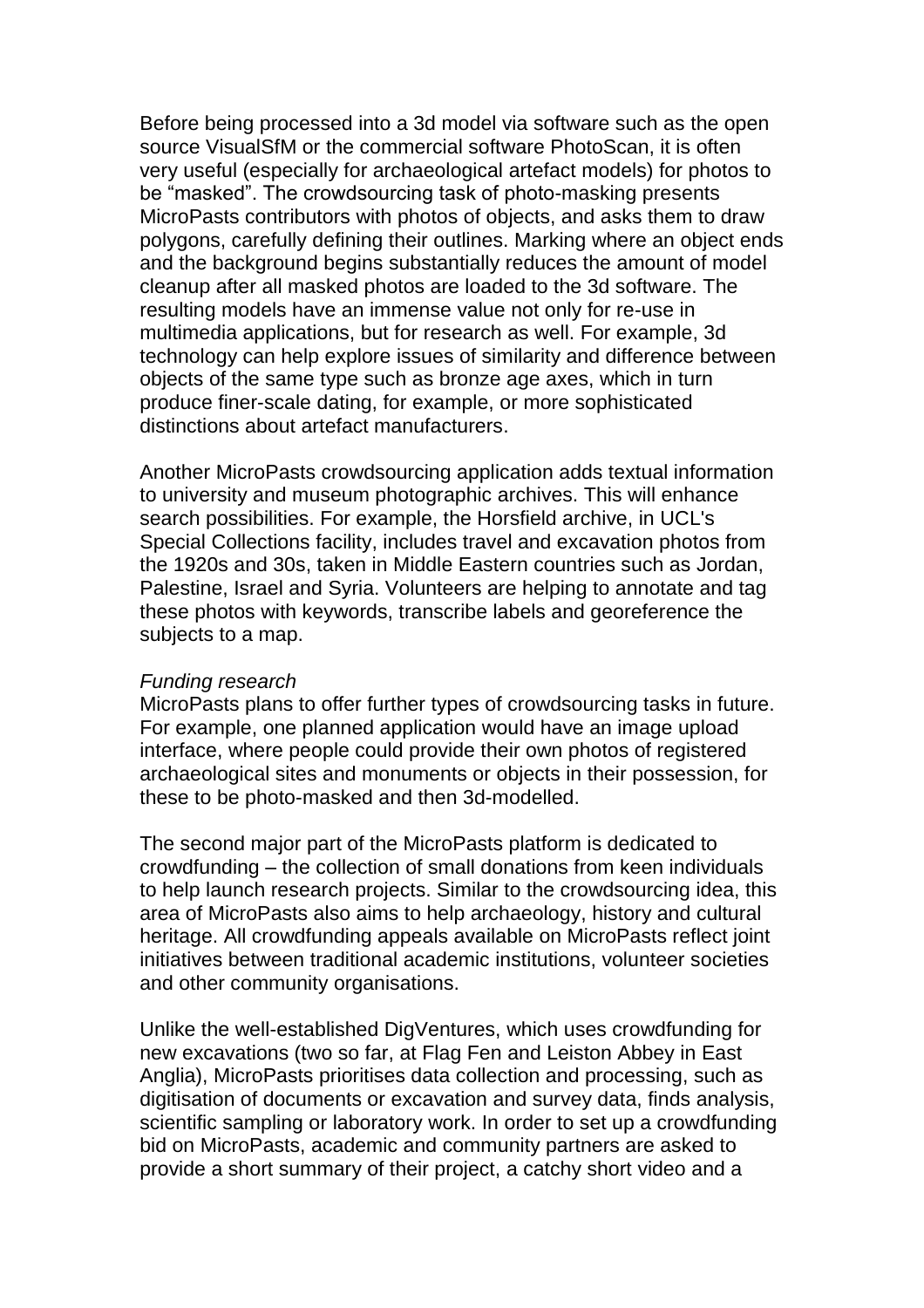breakdown of the requested budget. Once the bid is up and running, interested donors can contribute using the PayPal payment service. If the set target is not met, the money will be returned to the contributors, or provided for use on other projects of their choice.

A successful bid is expected to give its contributors something in return for their investment. As a default, all projects must guarantee free access (under a Creative Commons license) to all data generated using the crowdfunded contributions. They should also commit to the digital archiving of such open datasets via services such as the UK Archaeological Data Service (ads) or an institutional repository. Other incentives are up to each project, and may include public show-and-tell days, copies of research reports, blogposts with project updates, or museum tours. A few starter projects, now available on the platform, are briefly described below.

One crowdfunding bid available on the MicroPasts platform is that of the Thames Discovery Programme. This is an appeal for £3,000–5,000 to support the study of sites along the river Thames foreshore where river taxis (known as wherries) used to pick up and drop off passengers from the late 16th century onwards. In a collaboration between UCL and Museum of London Archaeology, the proposed survey includes the mapping of landing places, which may comprise river stairs or jetties, with causeways laid out over the foreshore. Funds were also requested for setting up a transcription application on MicroPasts' crowdsourcing site, which will enable the digitisation of relevant documentary material. This will enhance our understanding of this old mode of public transport in the world's river cities.

Another fascinating crowdfunding appeal relates to the study of a medieval abbey at Great Missenden, a picturesque village in the Chiltern Hills, Buckinghamshire. Founded in ad1133, the abbey was a religious centre until the dissolution of England's monasteries by Henry viii in the 16th century. A collaborative project between the Chess Valley Archaeological Society (CVAS) and UCL aims to study written records and archaeological finds uncovered during excavations in the 1980s, to learn more about life and death during the 400 years of the abbey's existence. The crowdfunding bid asks for funds to help CVAS reach this target by digitising records and plans and processing the finds, which include pottery, glass, stone, coins and metal objects, as well as animal bones and human remains. It will also contribute towards the reconstruction of the layout of some of the abbey buildings using photos and diagrams.

A third bid running on the MicroPasts platform investigates the origins of Anglo-Saxon Wessex, the major early medieval kingdom of the West